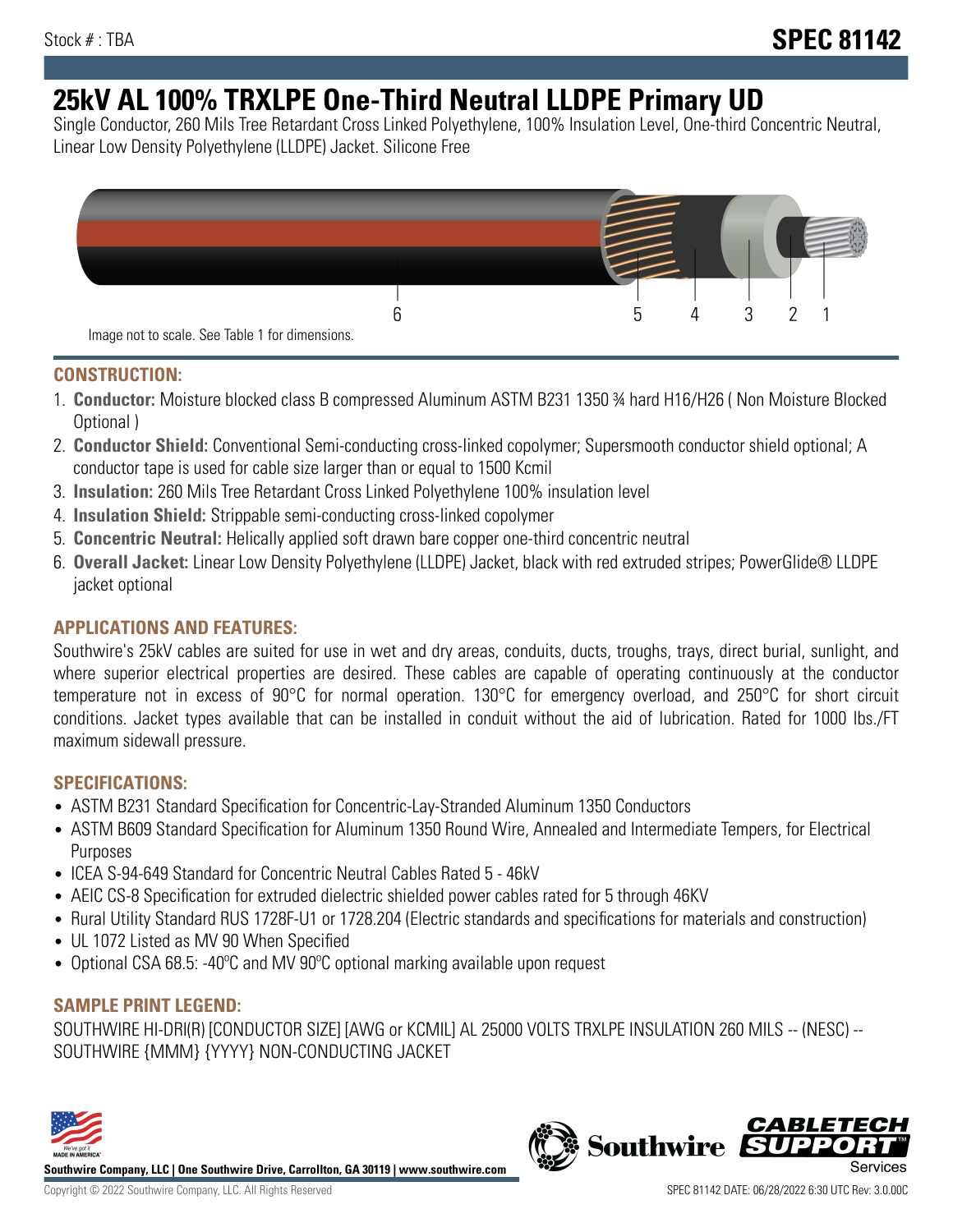#### **Table 1 – Weights and Measurements**

| <b>Stock</b><br>Number | Cond.<br><b>Size</b> | <b>Diameter</b><br>Over<br>Conductor | <b>Diameter</b><br>Over<br>Insulation | Insul.<br><b>Thickness</b> | <b>Diameter</b><br>Over.<br>Insulation<br><b>Shield</b> | Concentric<br><b>Neutral</b> | Neutral DC<br>Resistance<br>$25^{\circ}$ C | Jacket<br><b>Thickness</b> | Approx.<br>0D | Approx.<br>Weight    | Min<br><b>Bending</b><br>Radius | Max Pull<br>Tension* |
|------------------------|----------------------|--------------------------------------|---------------------------------------|----------------------------|---------------------------------------------------------|------------------------------|--------------------------------------------|----------------------------|---------------|----------------------|---------------------------------|----------------------|
|                        | AWG/<br>Kcmil        | inch                                 | inch                                  | mil                        | ınch                                                    | No. x AWG                    | $\Omega$ /1000ft                           | mil                        | inch          | Ib<br><b>Y1000ft</b> | inch                            | I <sub>b</sub>       |
| <b>TBA</b>             | (19)                 | 0.322                                | 0.879                                 | 260                        | 0.959                                                   | 6x14                         | 0.438                                      | 50                         | .187          | 580                  | 9.4                             | 502                  |

All dimensions are nominal and subject to normal manufacturing tolerances

◊ Cable marked with this symbol is a standard stock item

\* Pulling tension based on pulling eye directly connected to conductor

§ SuperSmooth Conductor Shield and CSA Listed

! SuperSmooth Conductor Shield

^ Solid Black Jacket

#### **Table 2 – Electrical and Engineering Data**

| Cond<br>$\overline{\text{Size}}$ | DC<br><b>Resistance</b><br>@25°C | AC<br>Resistance<br>$@90^{\circ}C$ | Capacitive<br>Reactance @ Reactance<br>60Hz | Inductive<br>@ 60Hz | Charging<br>Current | <b>Dielectric</b><br>Loss. | Zero.<br>Sequence<br>Impedance* | Positive<br>Sequence<br>Impedance <sup>®</sup> | Short<br>Circuit<br>Current @<br>30 Cycle | Allowable<br>Ampacity in<br>Duct 90°C† | Allowable<br>Ampacity<br><b>Directly</b><br>Buried 90°C‡ |
|----------------------------------|----------------------------------|------------------------------------|---------------------------------------------|---------------------|---------------------|----------------------------|---------------------------------|------------------------------------------------|-------------------------------------------|----------------------------------------|----------------------------------------------------------|
| AWG/<br>Kcmil                    | $\Omega/1000$ ft                 | $\Omega/1000$ ft                   | $M\Omega^*1000$ ft                          | $\Omega/1000$ ft    |                     | A/1000ft W/1000ft          | $\Omega/1000$ ft                | $\Omega/1000$ ft                               | Amp                                       | Amp                                    | Amp                                                      |
| (19)                             | 0.211                            | 0.265                              | 0.061                                       | 0.049               | 0.237               | 1.026                      |                                 | $0.580 + 0.233$ 0.266+ $0.049$                 | 2196.1                                    | 140                                    | 175                                                      |

\* Calculations are based on three cables triplexed / concentric shield / Conductor temperature of 90°C / Shield temperature of 45°C / Earth resistivity of 100 ohmsmeter

† Ampacities are based on Figure 7 of ICEA P-117-734 (Single circuit trefoil, 100% load factor, 90°C conductor temperature, earth RHO 90, 36" burial depth) ‡ Ampacities are based on Figure 1 of ICEA P-117-734 (Single circuit trefoil, 100% load factor, 90°C conductor temperature, earth RHO 90, 36" burial depth)

#### **Table 3 – Weights and Measurements (Metric)**

| Stock<br>Number | Cond.<br>Size <sup>'</sup> | <b>Diameter</b><br><b>Over</b><br>Conductor | Diameter<br>Over<br>Insulation | Insul.<br><b>Thickness</b> | <b>Diameter</b><br>Over.<br>Insulation<br><b>Shield</b> | Concentric<br><b>Neutral</b> | Neutral DC<br>Resistance<br>$25^{\circ}$ C | Jacket<br><b>Thickness</b> | Approx.<br>0D | Approx.<br>Weight | Min<br>Bending<br>Radius | Max Pull<br>Tension* |
|-----------------|----------------------------|---------------------------------------------|--------------------------------|----------------------------|---------------------------------------------------------|------------------------------|--------------------------------------------|----------------------------|---------------|-------------------|--------------------------|----------------------|
|                 | AWG/<br>Kcmil              | mm                                          | mm                             | mm                         | mm                                                      | No. x AWG                    | $\Omega$ /km                               | mm                         | mm            | ka/km             | mm                       | newton               |
| <b>TBA</b>      | (19)                       | 8.18                                        | 22.33                          | 6.60                       | 24.36                                                   | 6x14                         | l.44                                       | 1.27                       | 30.15         | 863               | 238.76                   | 2234                 |

All dimensions are nominal and subject to normal manufacturing tolerances

◊ Cable marked with this symbol is a standard stock item

\* Pulling tension based on pulling eye directly connected to conductor

§ SuperSmooth Conductor Shield and CSA Listed

! SuperSmooth Conductor Shield

^ Solid Black Jacket

# **Table 4 – Electrical and Engineering Data (Metric)**

| Cond.<br>Size | DC<br>Resistance<br>@25°C | AC<br>Resistance<br>@90°C | Capacitive<br>Reactance<br>@ 60Hz | Inductive<br>Reactance<br>@ 60Hz | Charging<br>Current | <b>Dielectric</b><br>Loss | Zero<br>Sequence<br>Impedance* | Positive<br>Sequence<br>Impedance* | Short<br>Circuit<br>Current @<br>30 Cycle | Allowable<br>Ampacity in<br>Duct 90°C1 | Allowable<br>Ampacity<br>Directly<br>Buried 90°C‡ |
|---------------|---------------------------|---------------------------|-----------------------------------|----------------------------------|---------------------|---------------------------|--------------------------------|------------------------------------|-------------------------------------------|----------------------------------------|---------------------------------------------------|
| AWG/<br>Kcmil | $\Omega$ /km              | $\Omega$ /km              | $M\Omega^*$ km                    | $\Omega$ /km                     | A/km                | W/km                      | $\Omega/1000$ ft               | $\Omega/1000$ ft                   | Amp                                       | Amp                                    | Amp                                               |
| (19)          | 0.6923                    | 0.87                      | 0.0186                            | 0.1608                           | 0.778               | 3.3661                    | $0.580 + 0.233$                | $0.266 + 0.049$                    | 2196.1                                    | 140                                    | 175                                               |



**Southwire Company, LLC | One Southwire Drive, Carrollton, GA 30119 | www.southwire.com**

Copyright © 2022 Southwire Company, LLC. All Rights Reserved SPEC 81142 DATE: 06/28/2022 6:30 UTC Rev: 3.0.00C

CABLETECI